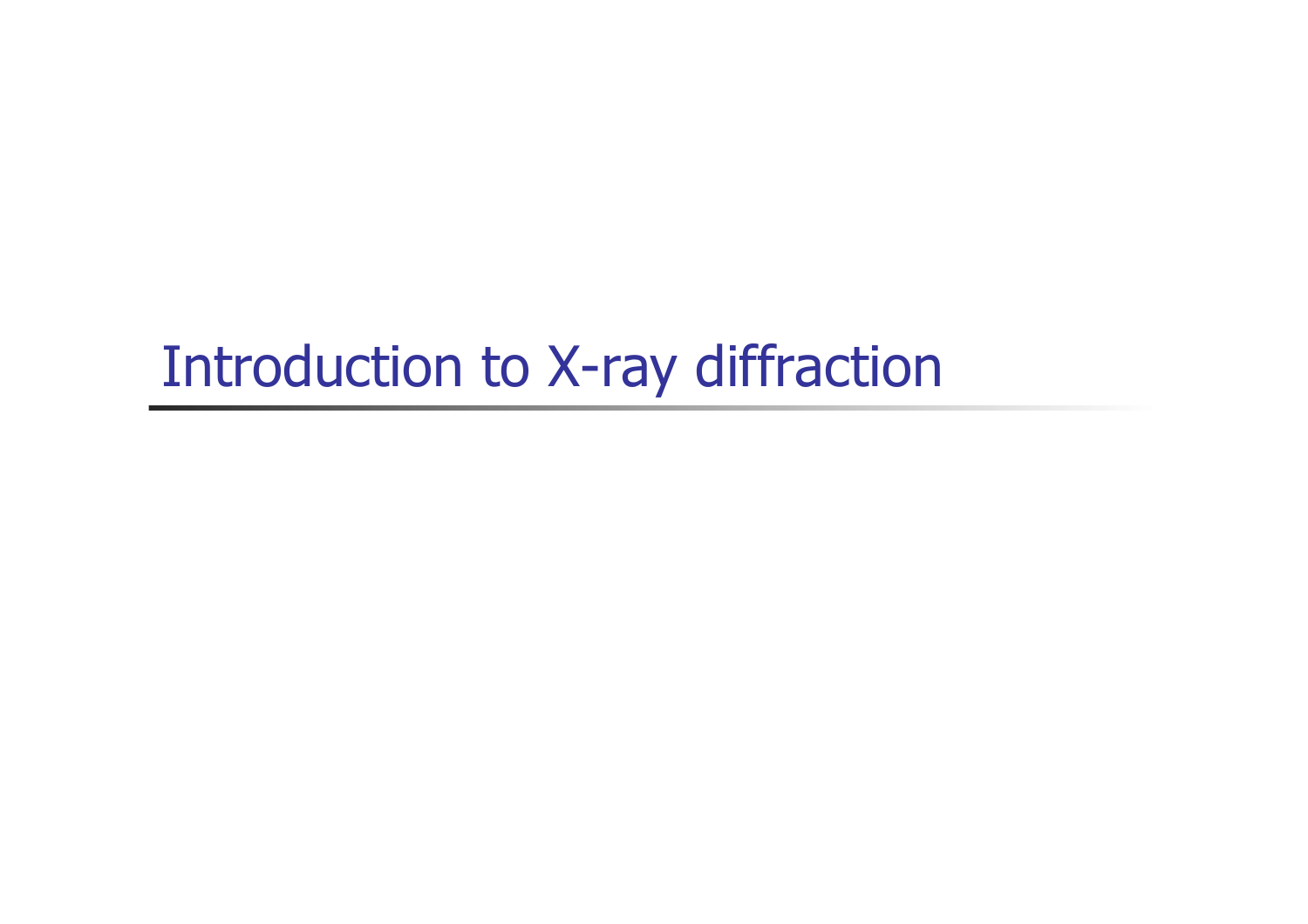# Introduction to X-ray diffraction

- Waves
- Diffraction
- Structure factors
- Reciprocal space
- http://www-structmed.cimr.cam.ac.uk/Course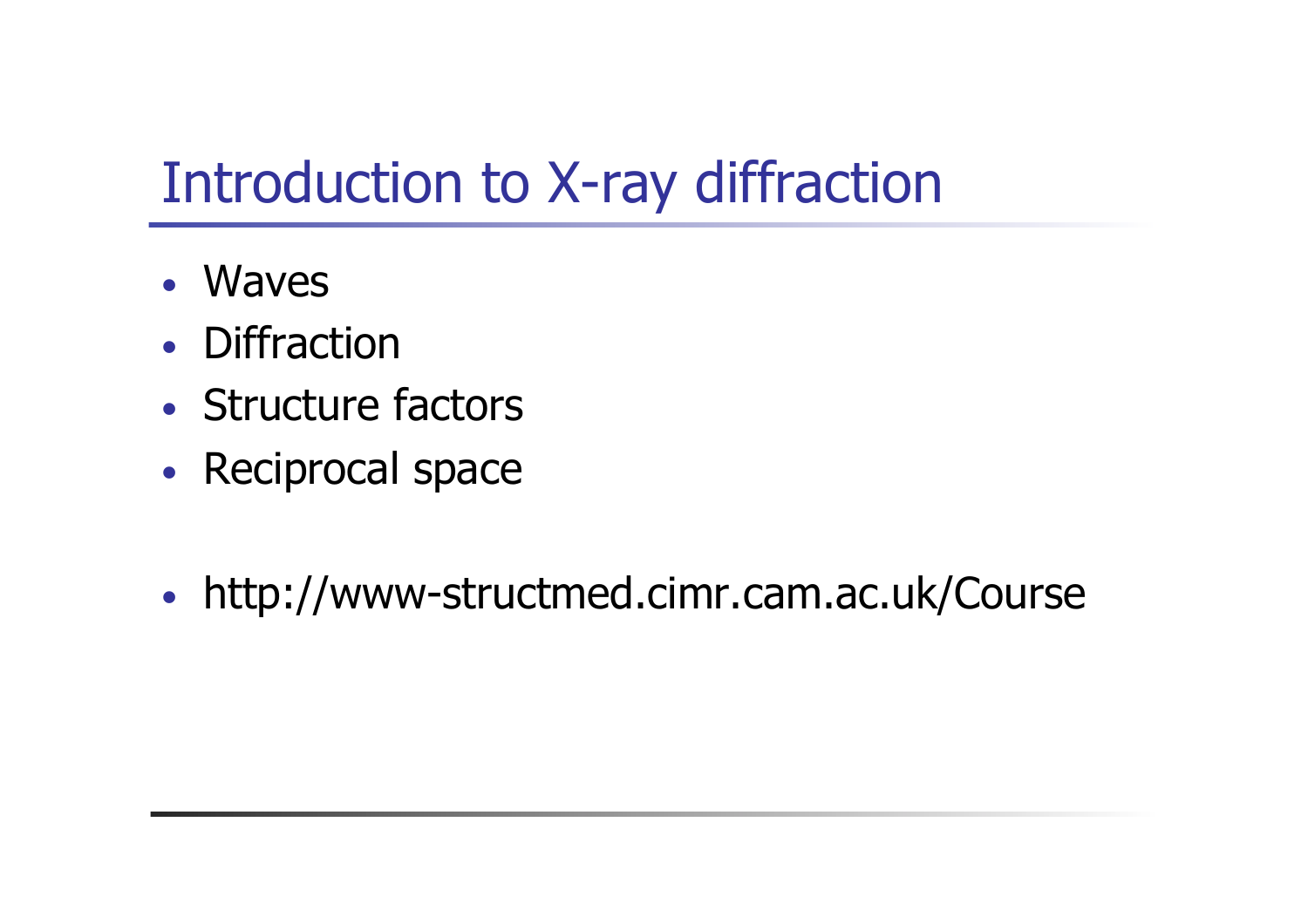### Describing waves

• Wave as function of time

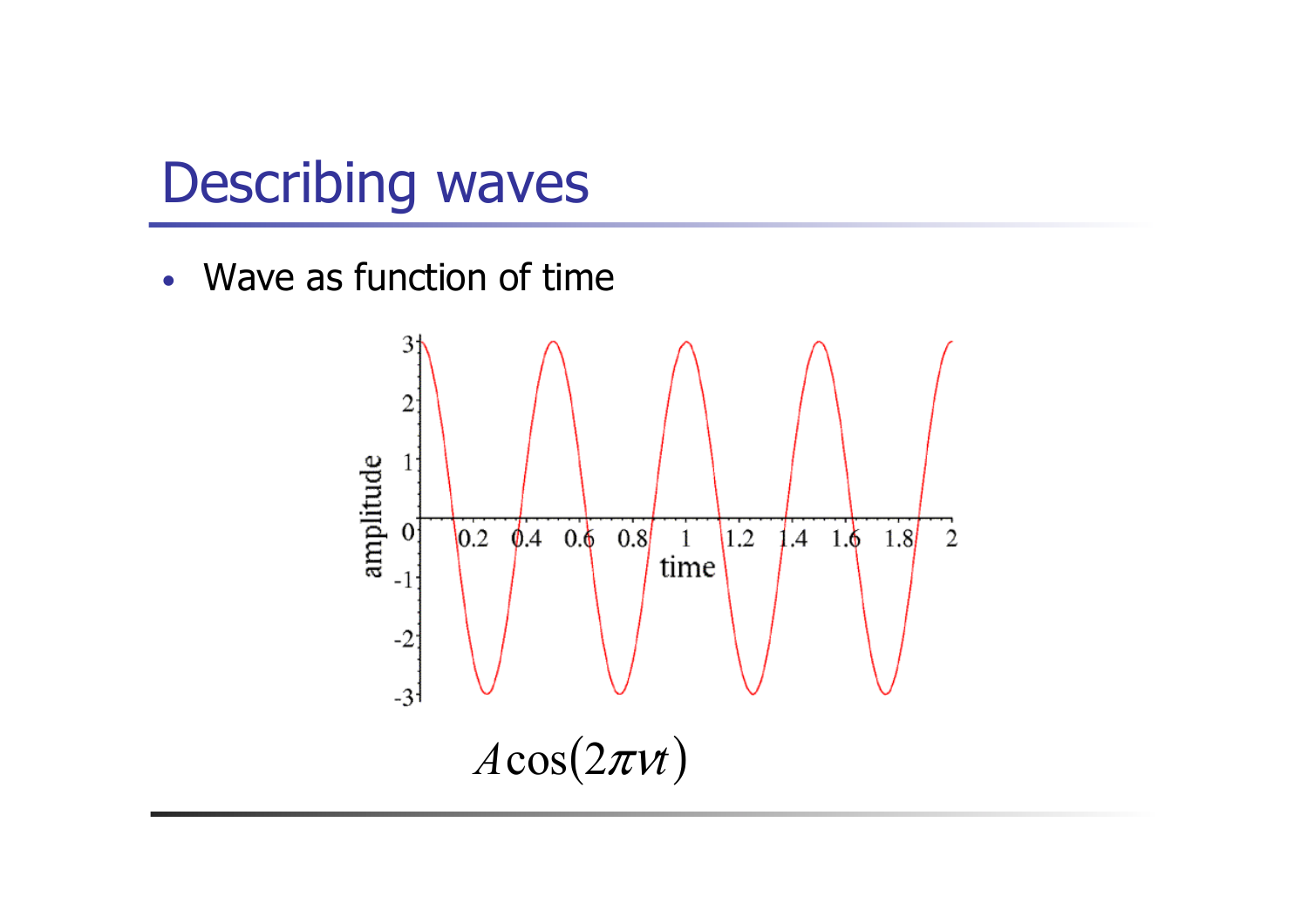### Describing waves

• Wave as function of position in space

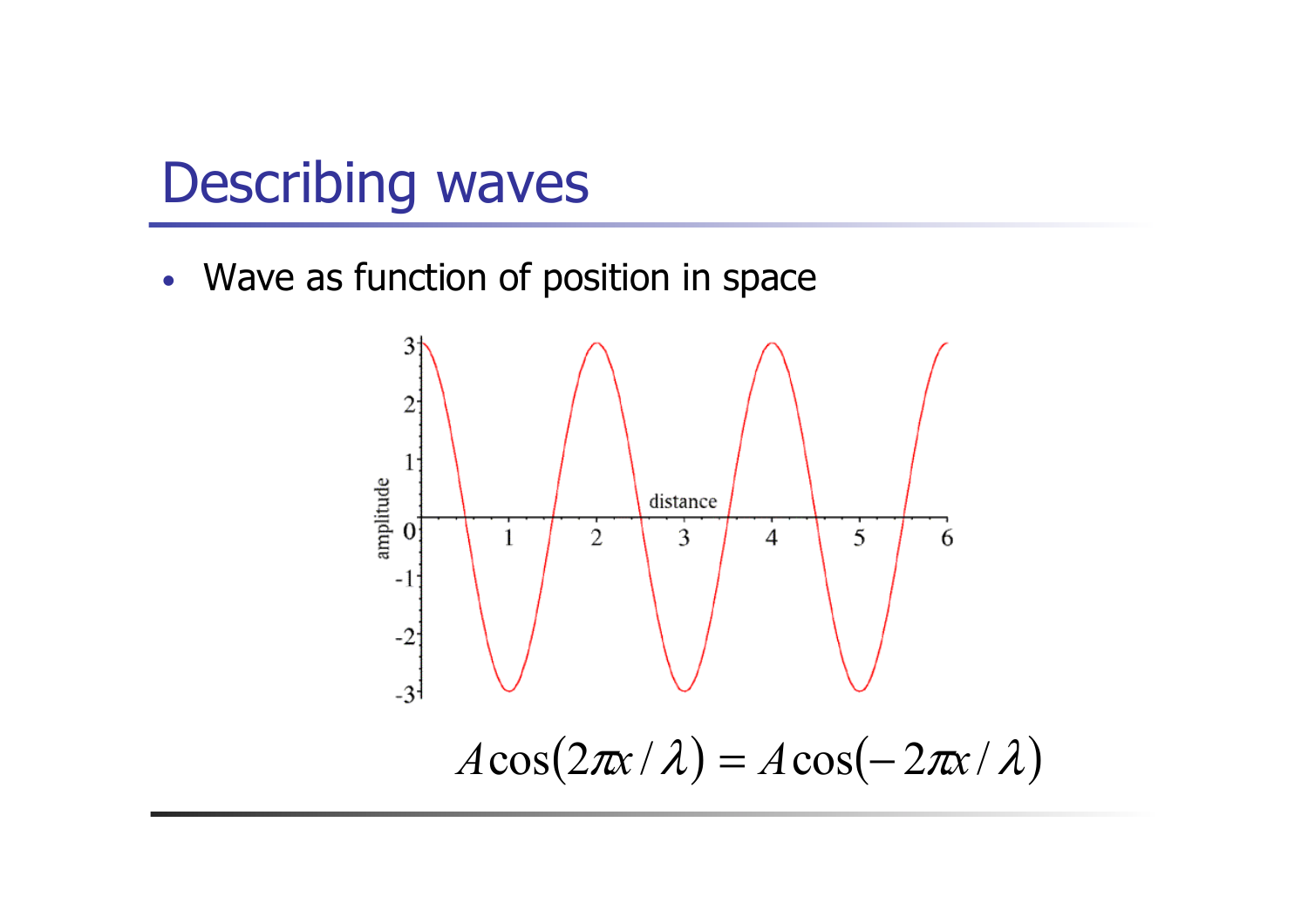### Describing waves

• Wave as function of time and space

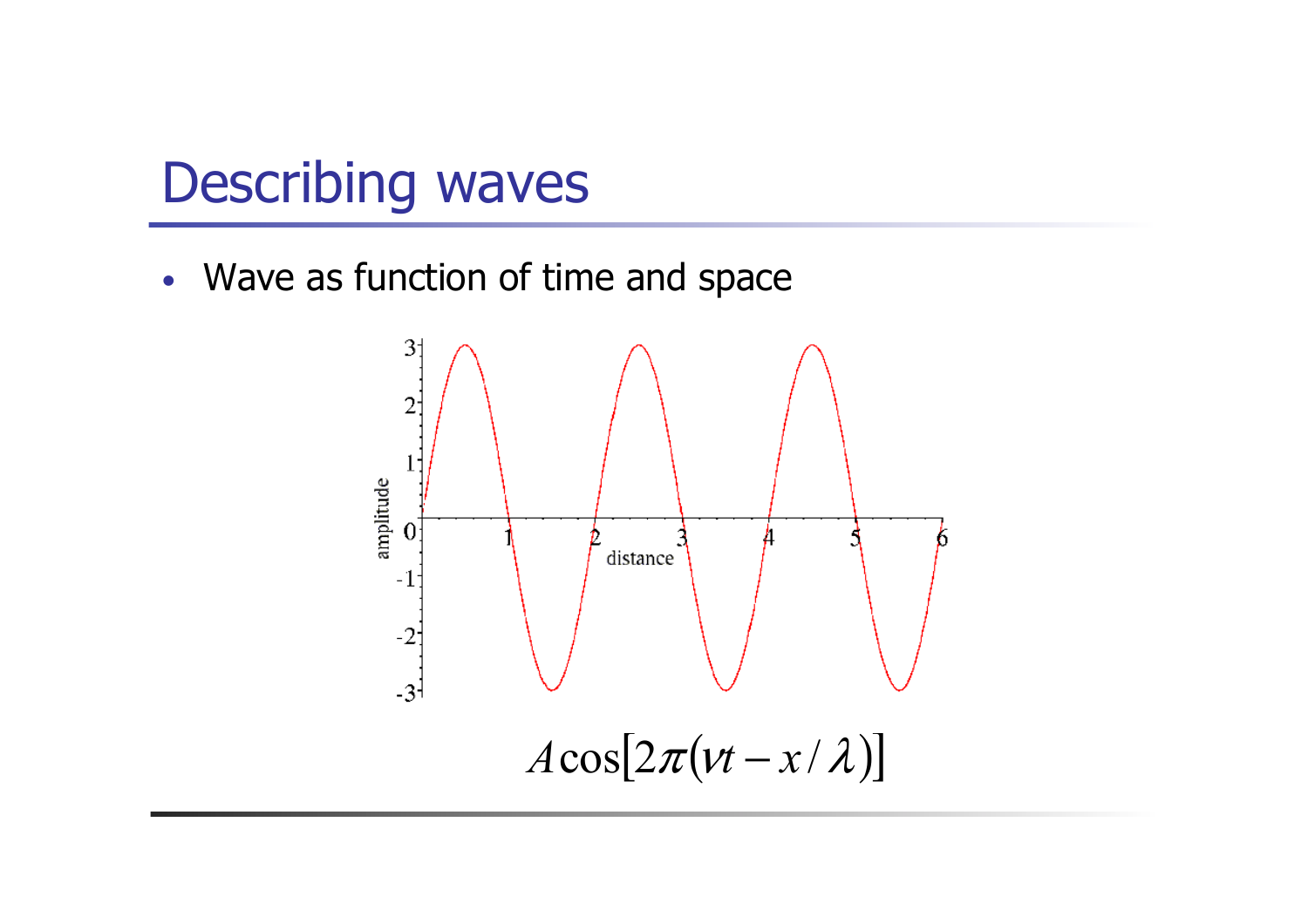# Wave as vector (or complex number)

- Wave is x-component of rotating vector
- Initial rotation gives initial phase shift

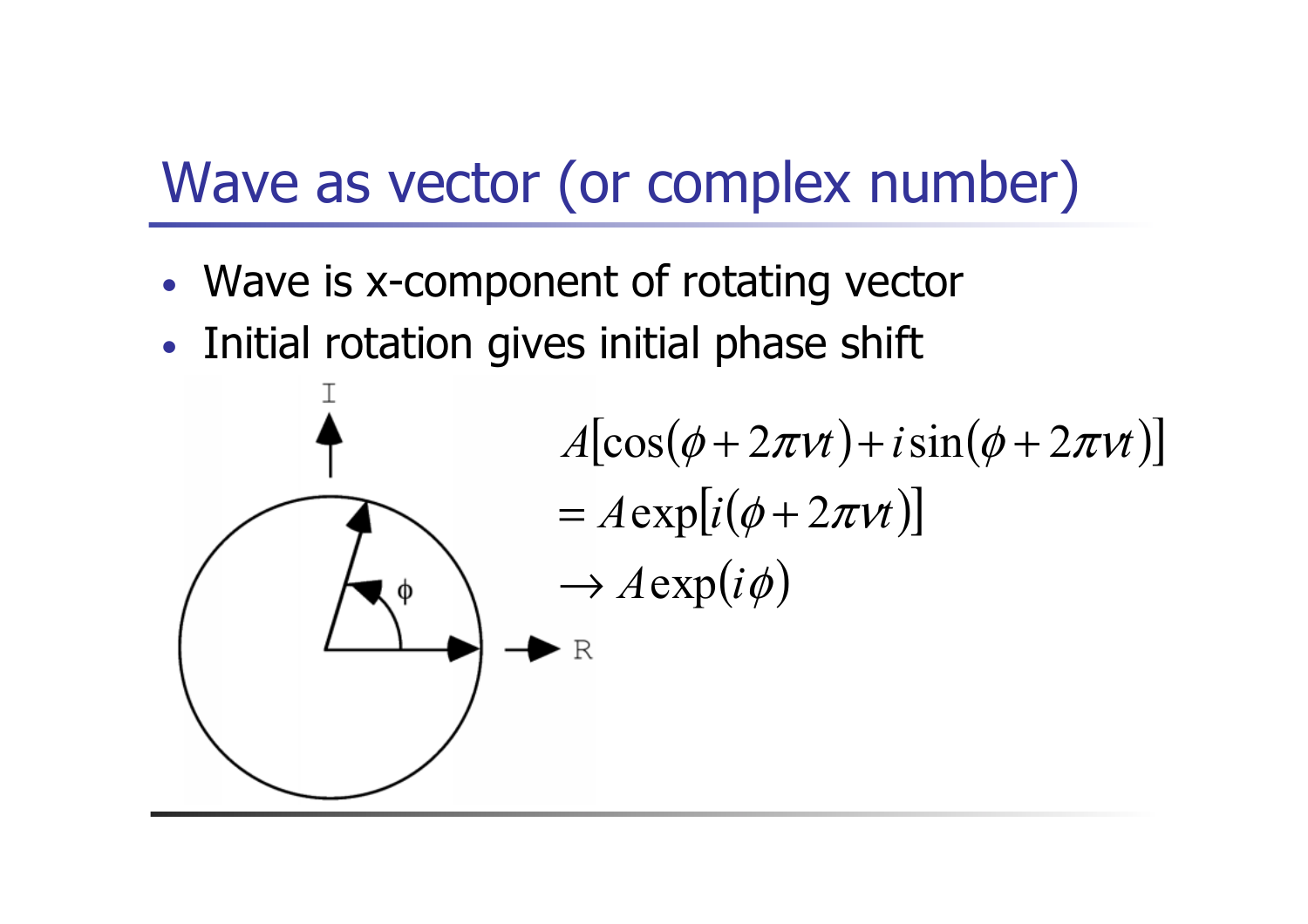### Adding waves as vectors

- Adding waves is equivalent to adding vectors
	- easier than trigonometry

$$
A\cos(\alpha+\varphi_1)+B\cos(\alpha+\varphi_2)
$$

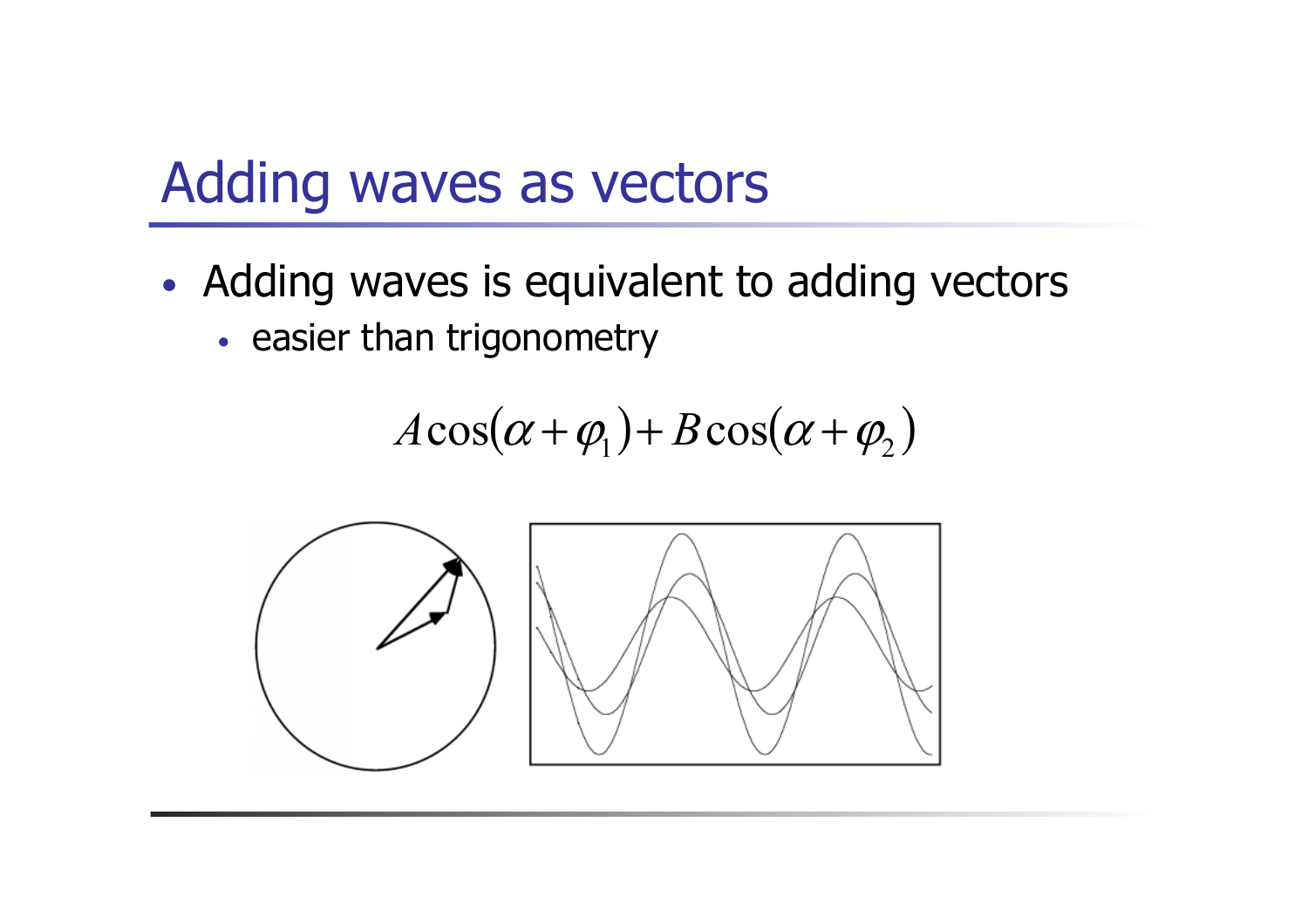# Interaction between X-rays and matter

- X-rays interact with electrons
	- classical view: fluctuating electric field accelerates charged particles, leading to emission of electromagnetic radiation
	- $\cdot$  intensity proportional to (charge/mass)<sup>2</sup>
		- proton is 2000 times as massive as electron
- Think of electrons scattering X-rays in all directions
	- waves from different electrons interfere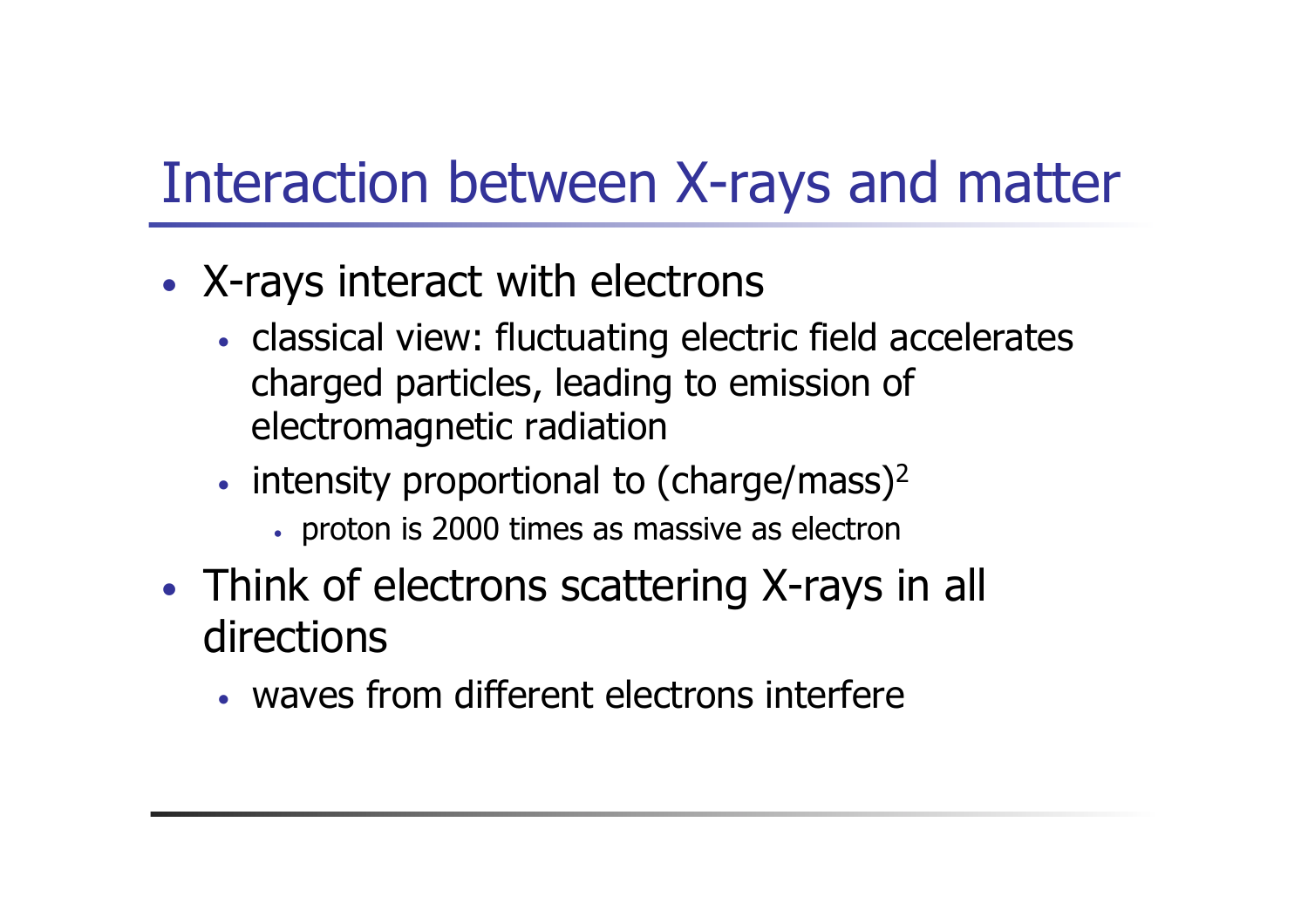### Diffraction: waves in phase

- When do waves add up in phase?
	- when they have exactly the same pathlength
		- scattered from plane where angle of incidence equals angle of reflection

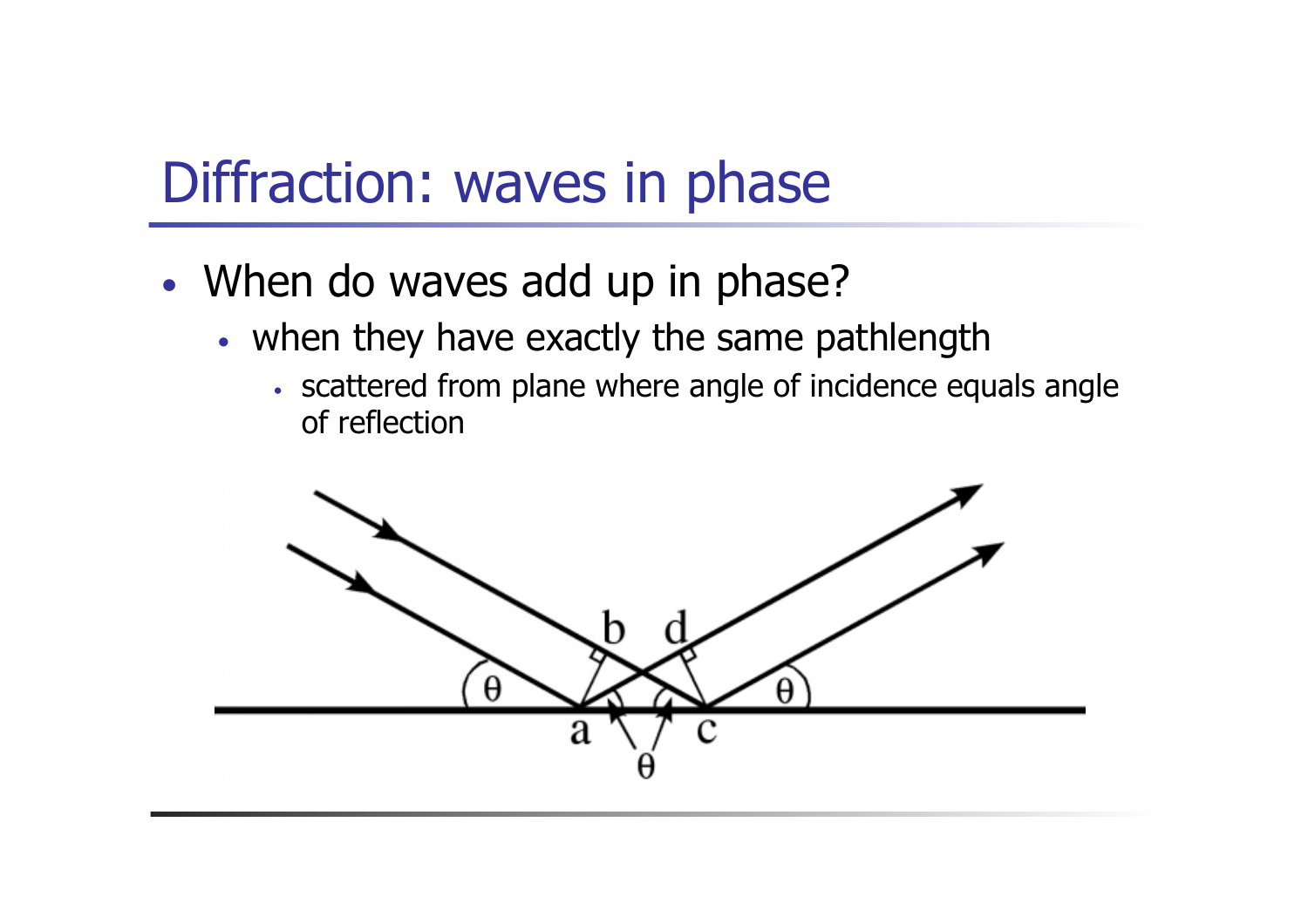### Diffraction: waves in phase

- When do waves add up in phase?
	- when their pathlengths differ by a multiple of the wavelength
	- Bragg's law:  $\lambda = 2d \sin \theta$

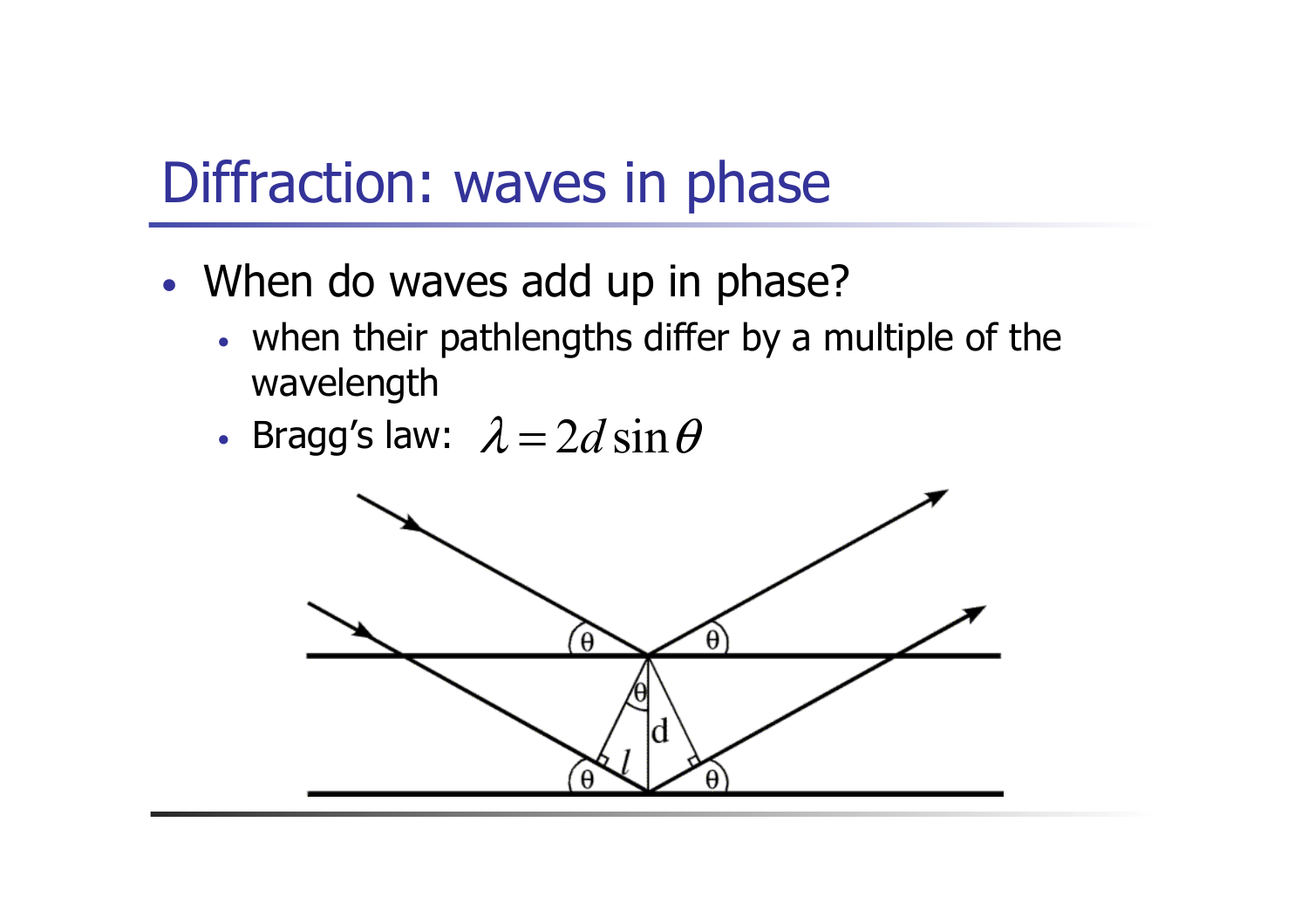## Reciprocal space in Bragg's law

• Bragg planes are closer at higher angles

 $d = \lambda / (2 \sin \theta)$  $\sin \theta / \lambda = 1/2d$  $\lambda = 2d \sin \theta$ 

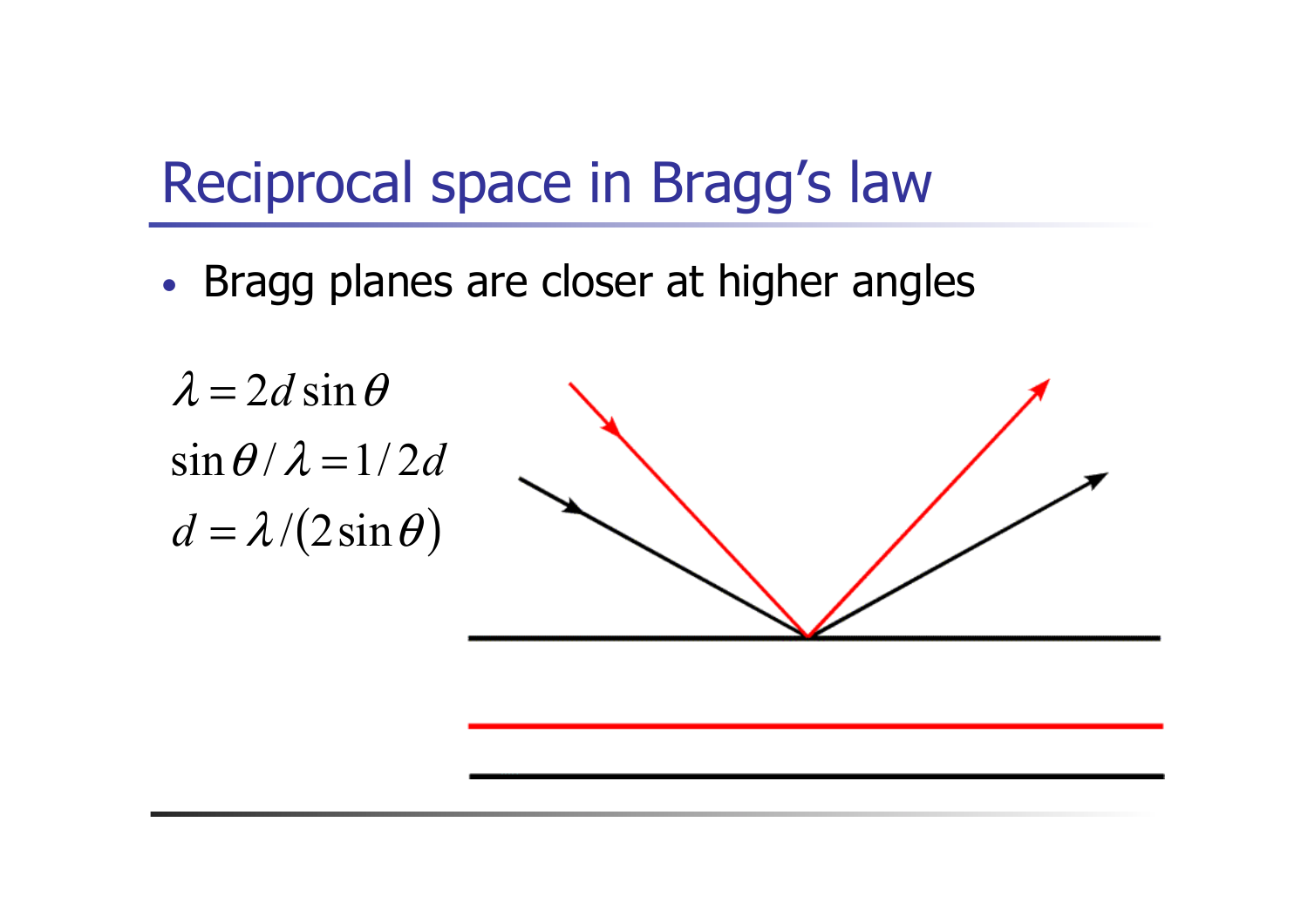#### Interference changes with scattering angle

- Add up waves scattered from two electrons
	- out of phase for low angle, nearly in phase for high

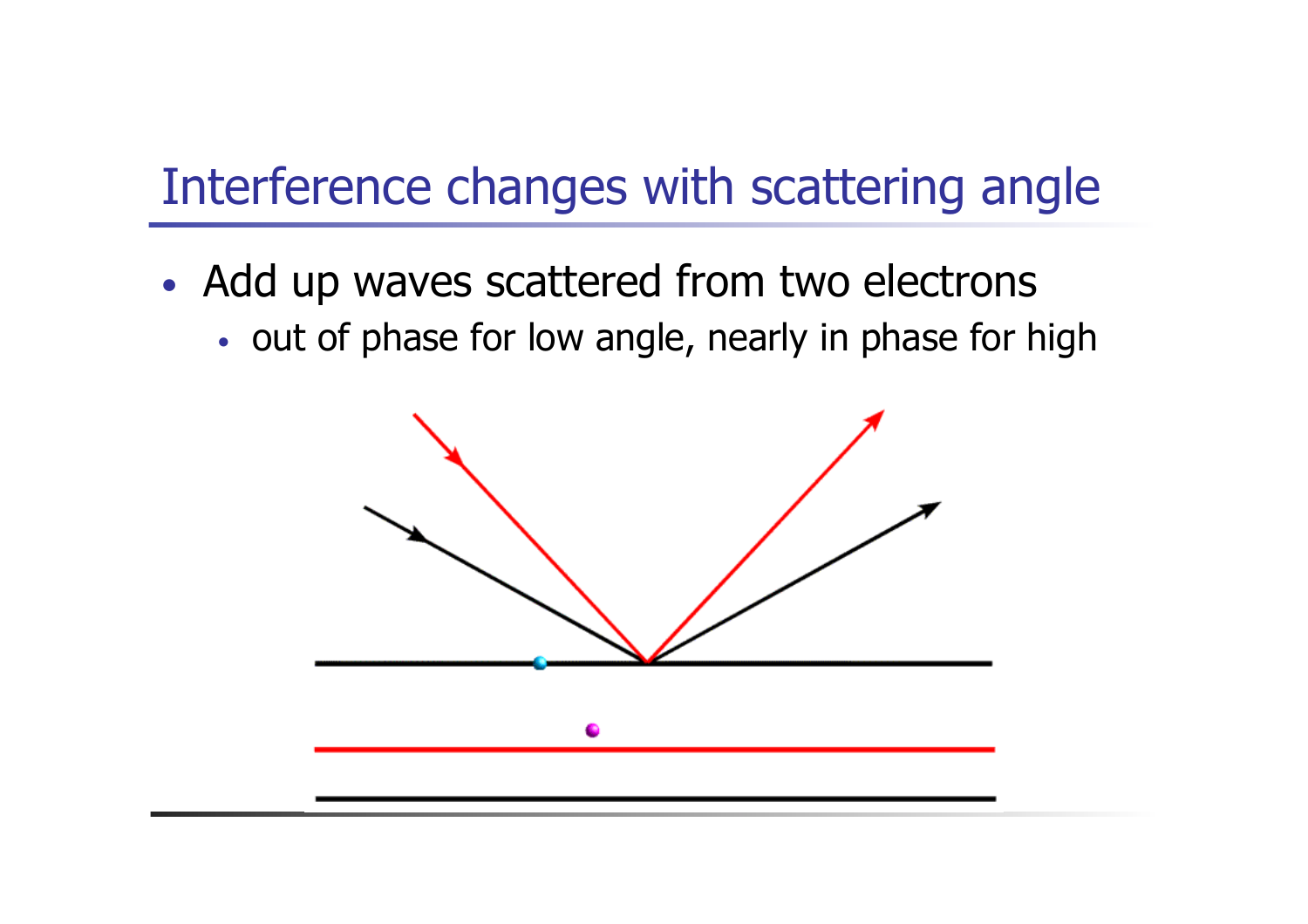# Reciprocal space: the diffraction vector

- Diffraction vector
	- perpendicular to Bragg plane
	- length is reciprocal of distance between planes

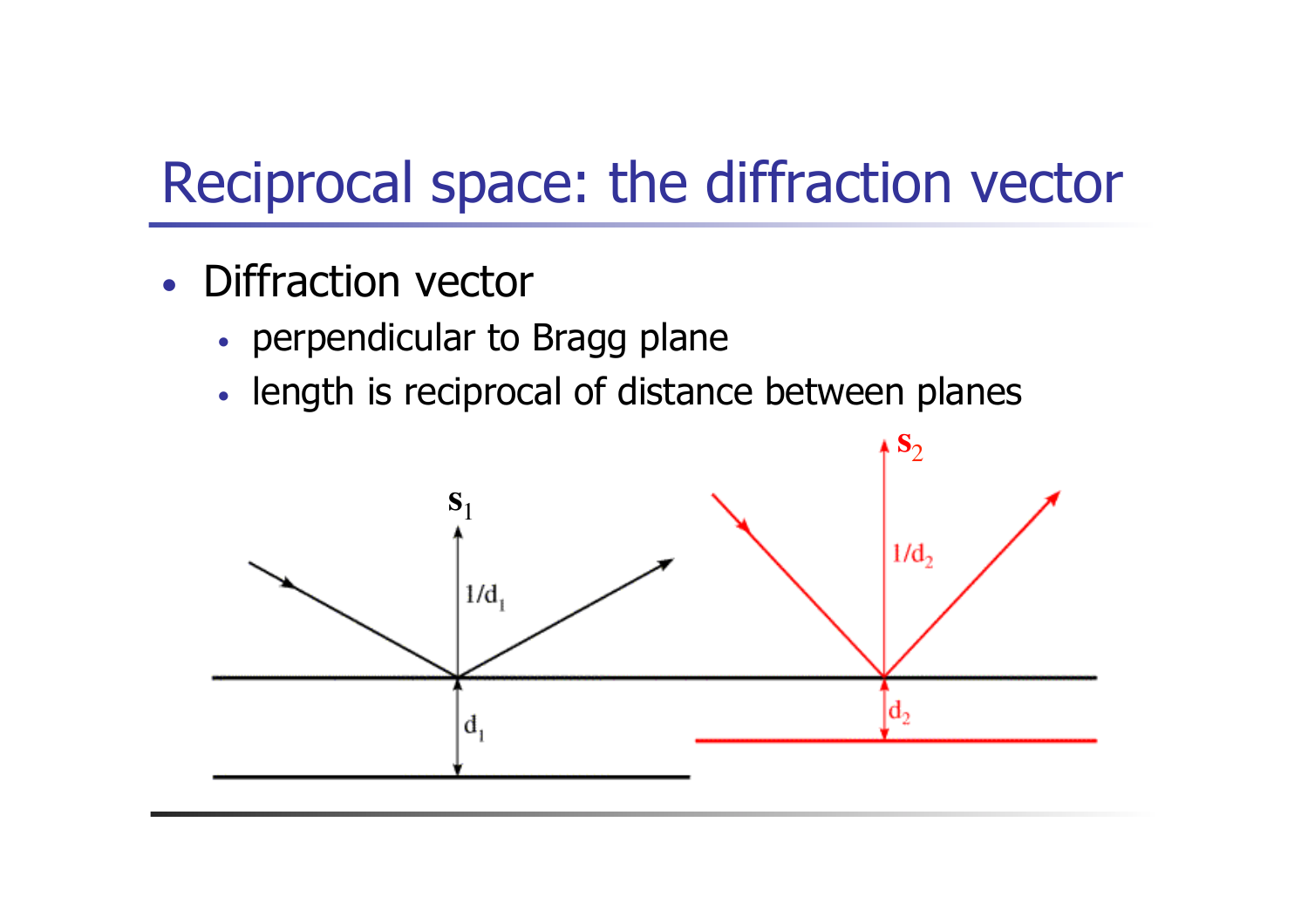## Diffraction from one electron

- Define diffraction from one electron at origin as wave with amplitude 1e and phase of zero
- Diffraction from any point on any Bragg plane also has phase of zero (modulo  $2\pi$ )

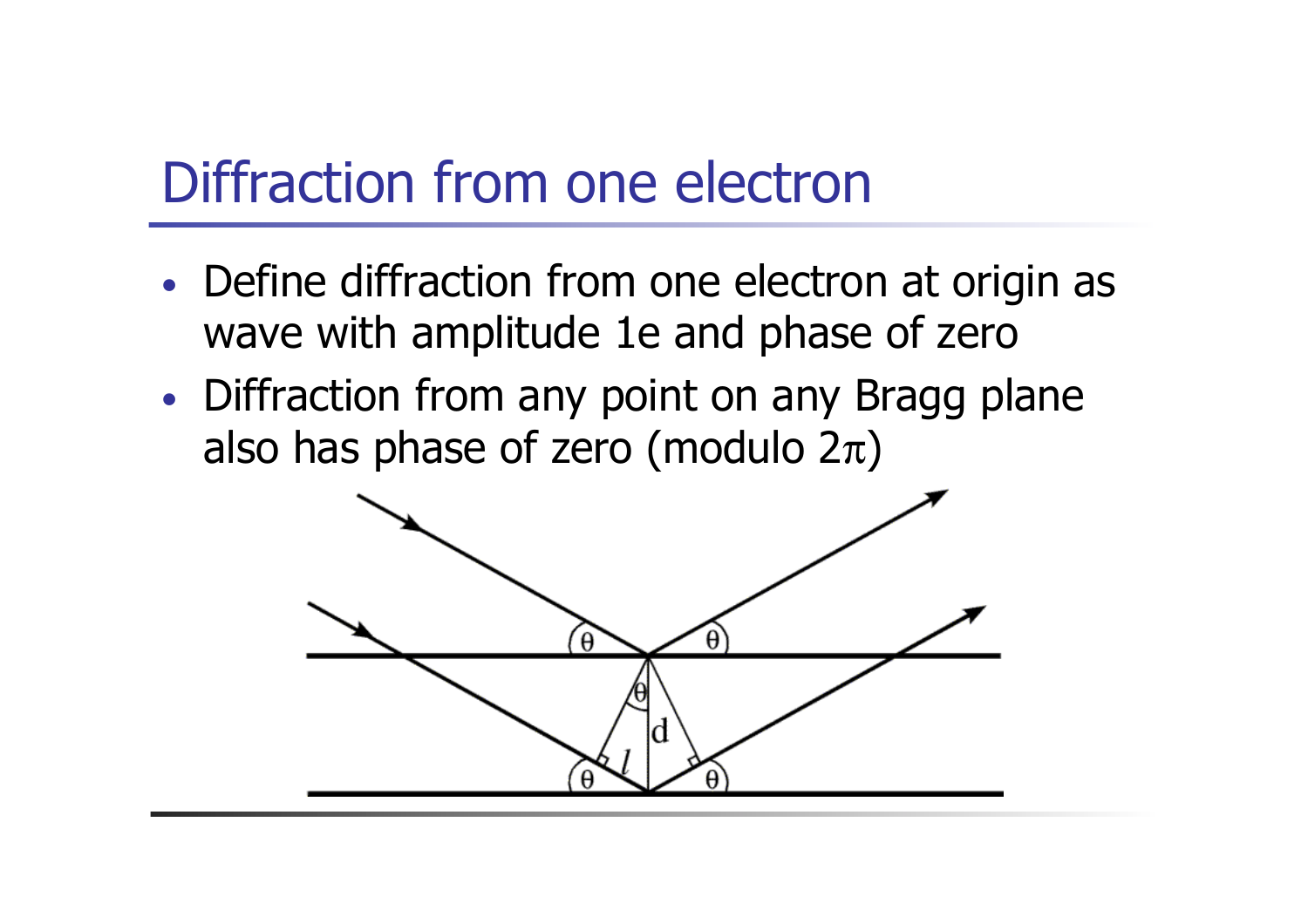# Diffraction from one electron

- Phase depends on position relative to Bragg planes
	- **s** is diffraction vector (measured in reciprocal Å)
	- **r** is position of electron (in Å)
	- fraction of interplanar distance is **s**·**r** (=|**r**|cosϕ/d)
	- phase is 2π**s**·**r**
	- wave is  $exp(2\pi i \mathbf{s} \cdot \mathbf{r})$ 
		- wavelength is  $d$  for fixed **s**!

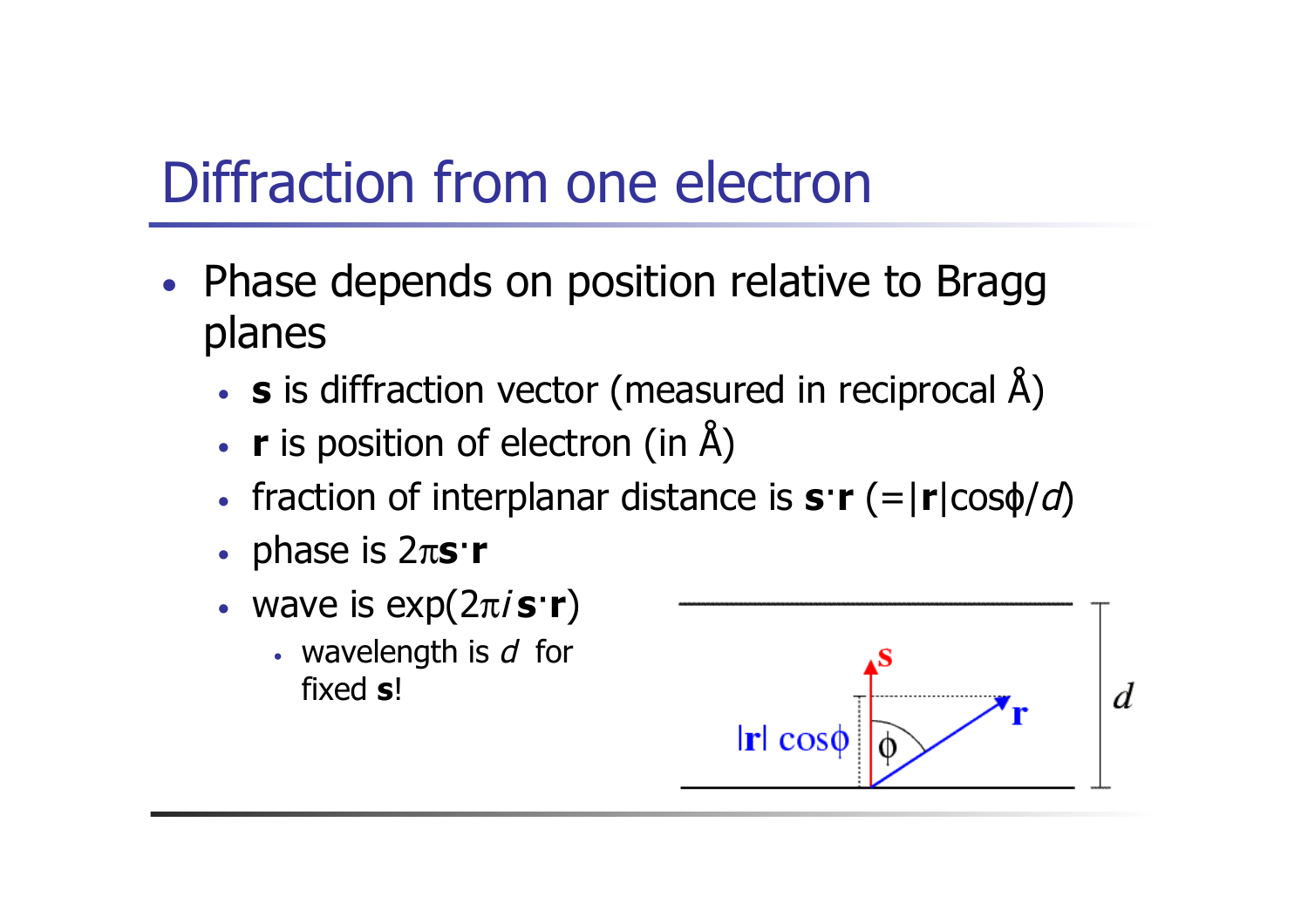#### Diffraction from more than one electron

- Add waves from different electrons
	- total amplitude depends on interference effects
		- gives information on relative positions

$$
\mathbf{F}(\mathbf{s}) = \sum_j \exp(2\pi i \mathbf{s} \cdot \mathbf{r}_j)
$$

• For continuous electron density, replace sum by integral

$$
\mathbf{F(s)} = \int \rho(\mathbf{r}) \exp(2\pi i \mathbf{s} \cdot \mathbf{r}) d\mathbf{r}
$$

*space*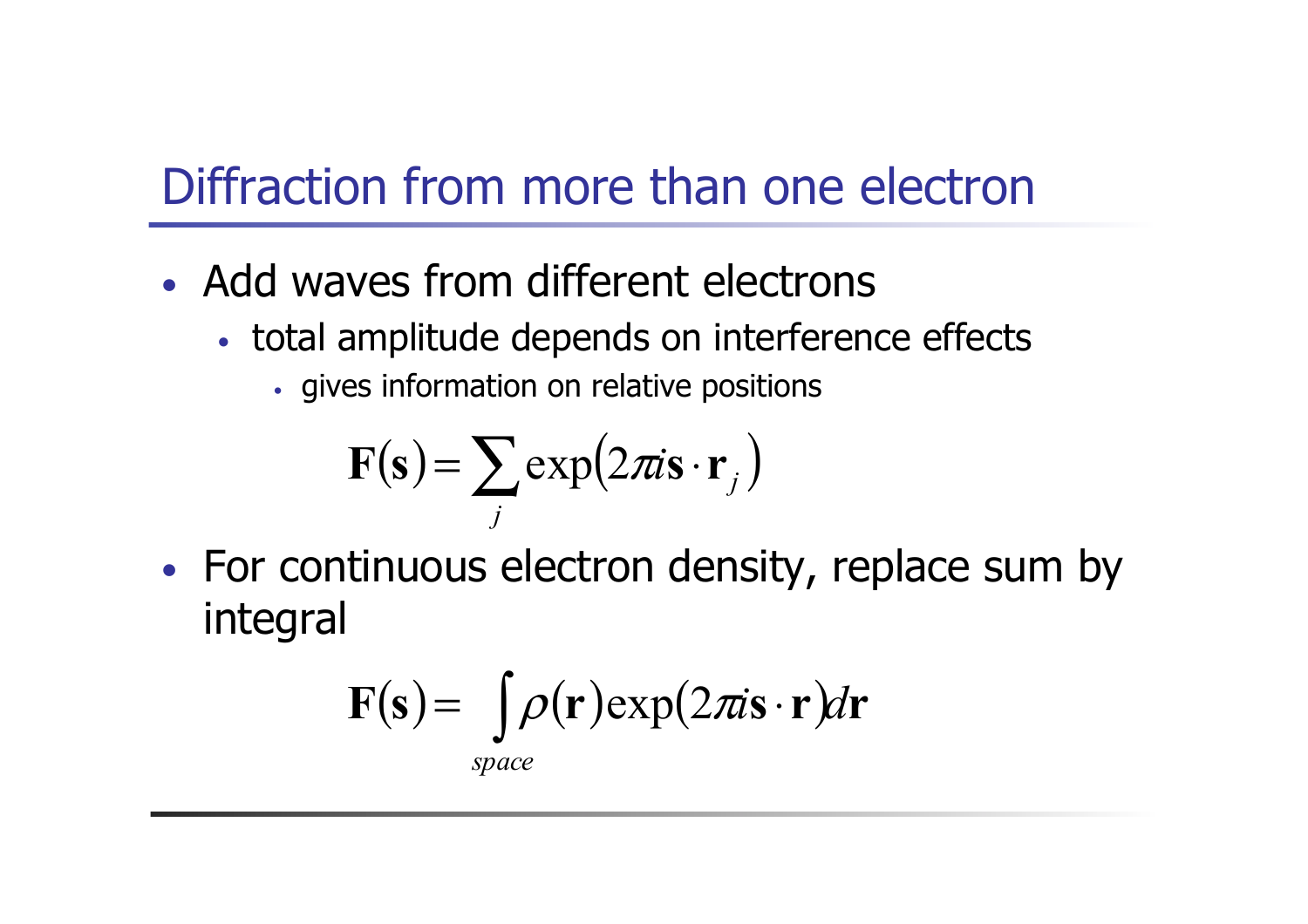#### Structure factors and Fourier transforms

• The structure factor is the Fourier transform of the electron density

$$
\mathbf{F(s)} = \int_{space} \rho(\mathbf{r}) \exp(2\pi i \mathbf{s} \cdot \mathbf{r}) d\mathbf{r}
$$

- Fourier transforms can be inverted
	- electron density equation turns structure factors back into electron density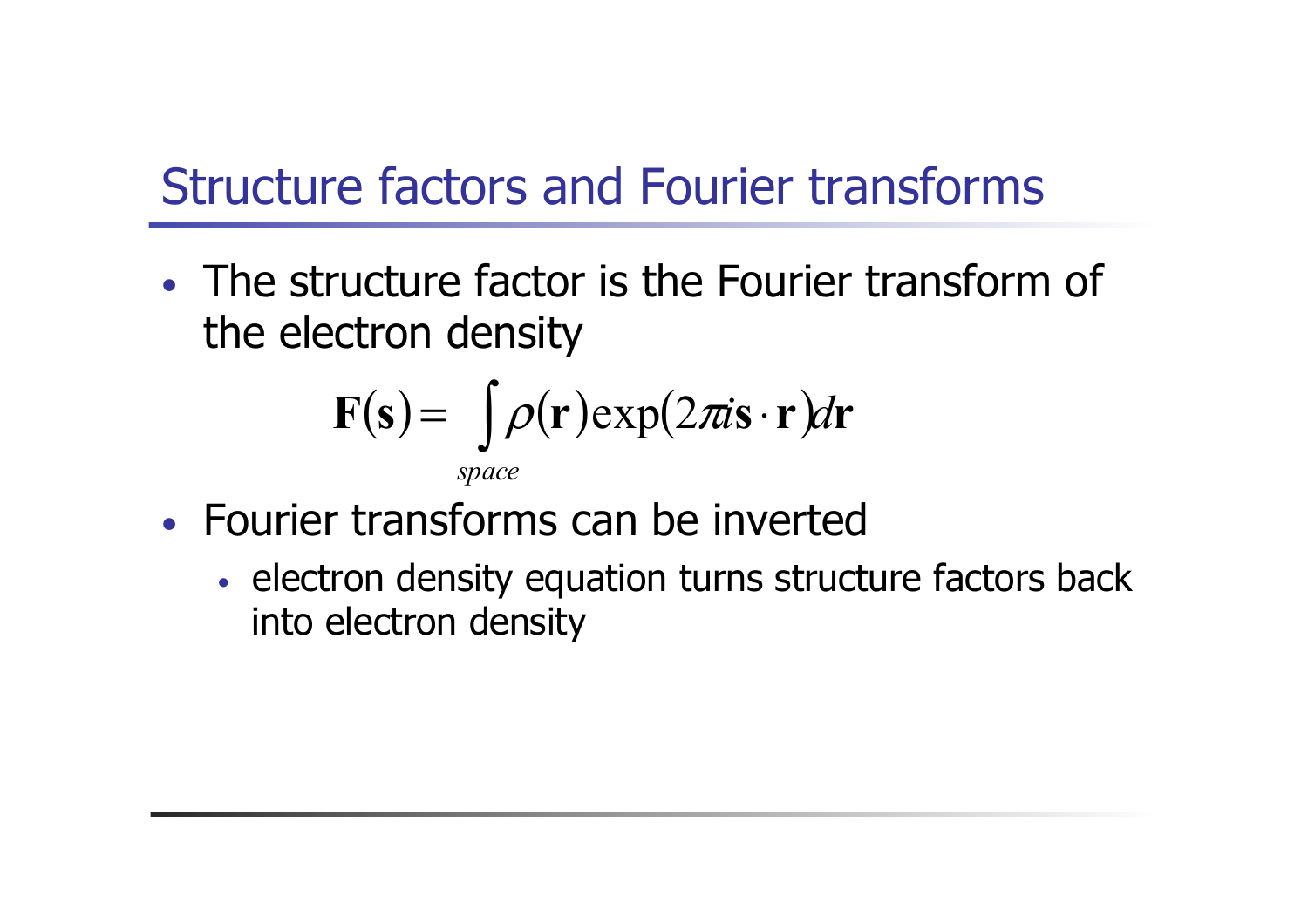#### When do we see diffraction from a crystal?

- When the Bragg planes pass through the same points in all unit cells
	- Bragg planes separated by integral fractions of cell edge
	- describe by Miller indices hkl

(3 0 0) (1 0 0)

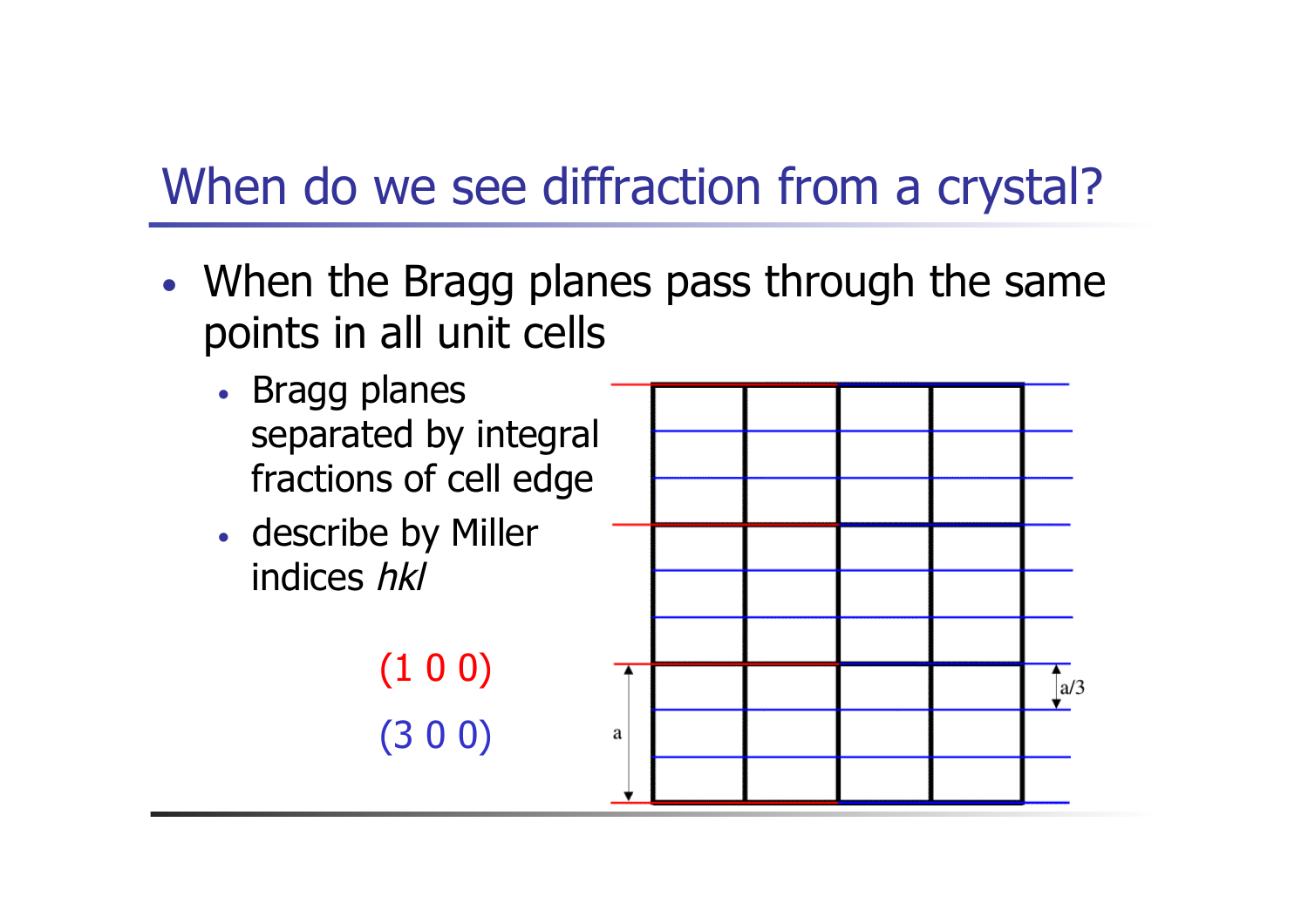#### Bragg planes dividing more than one cell edge

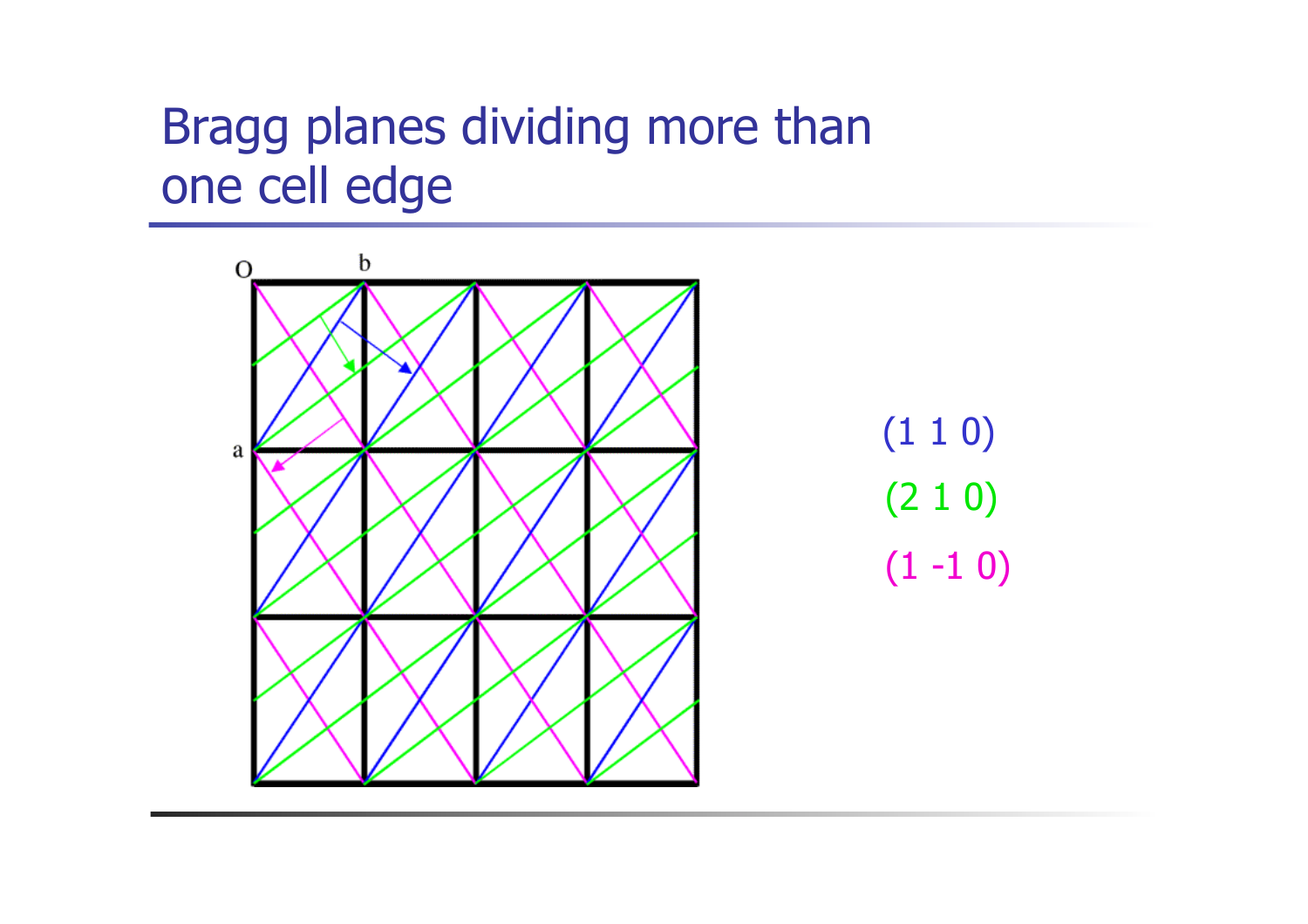# Bragg's law for crystal diffraction

- Diffraction is only seen for planes defined by Miller indices
- Real lattice becomes reciprocal lattice
	- e.g h00 reflections separated by inverse of distance between **bc** planes

$$
\lambda = 2d \sin \theta
$$
  
\n
$$
\sin \theta / \lambda = 1/2d
$$
  
\n
$$
d = \lambda / (2 \sin \theta)
$$
  
\n
$$
\sin \theta \approx \Delta x / f
$$
  
\n
$$
d = \lambda / (2 \sin \theta)
$$
  
\n
$$
\sin \theta \approx \Delta x / f, d \approx \lambda (f / \Delta x)
$$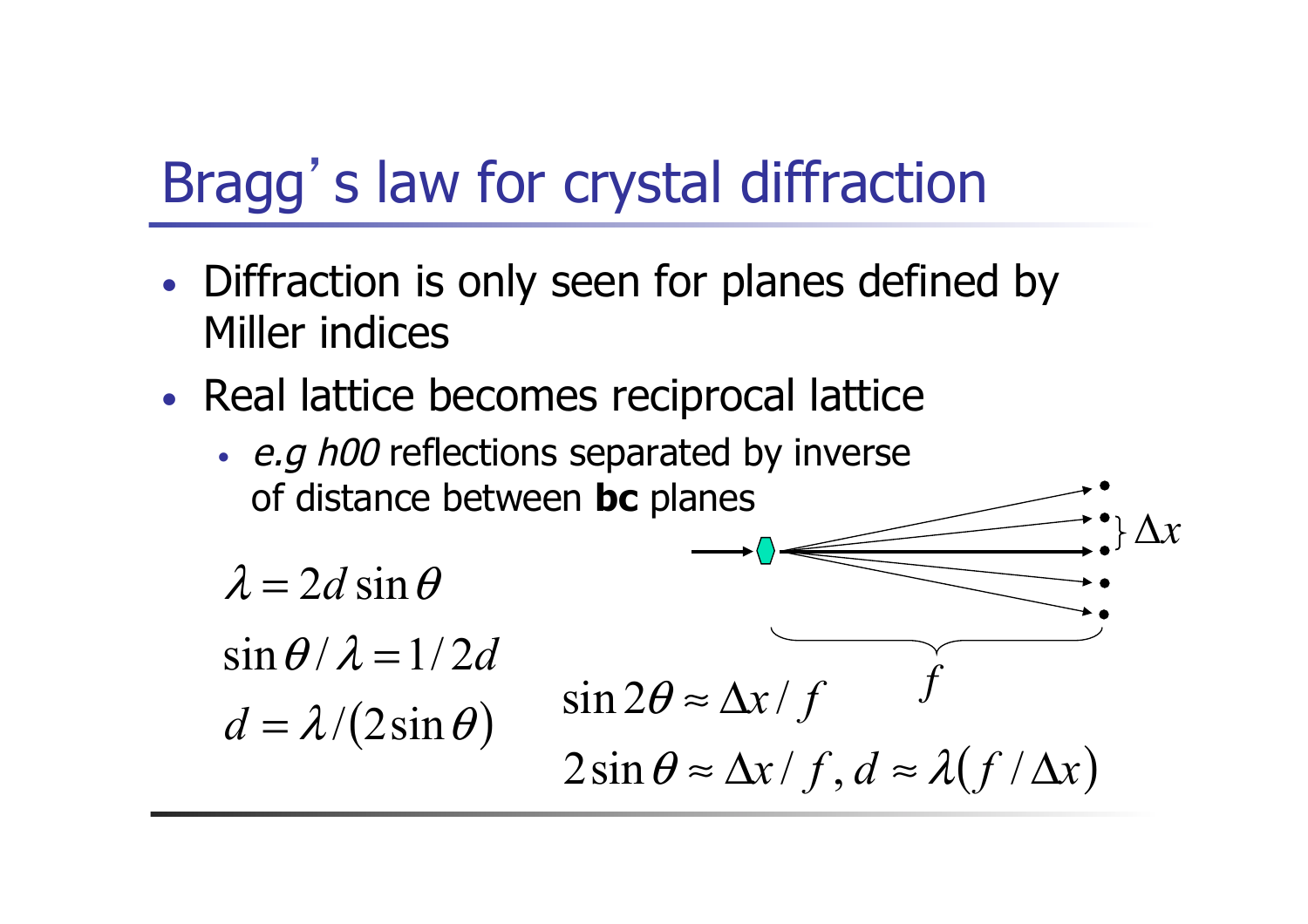# Structure factor equation for crystal

- Use **h** (Miller indices hkl) instead of **s** to describe diffraction vector
- Use **x** (fractional coordinates xyz) instead of **r** to describe position in real space
- It turns out that  $\mathbf{s}\cdot\mathbf{r}$  is equal to  $\mathbf{h}\cdot\mathbf{x}$  ( $hx+ky+/z$ )
	- see web page for details

$$
\mathbf{F}(\mathbf{h}) = \int_{cell} \rho(\mathbf{x}) \exp(2\pi i \mathbf{h} \cdot \mathbf{x}) d\mathbf{x}
$$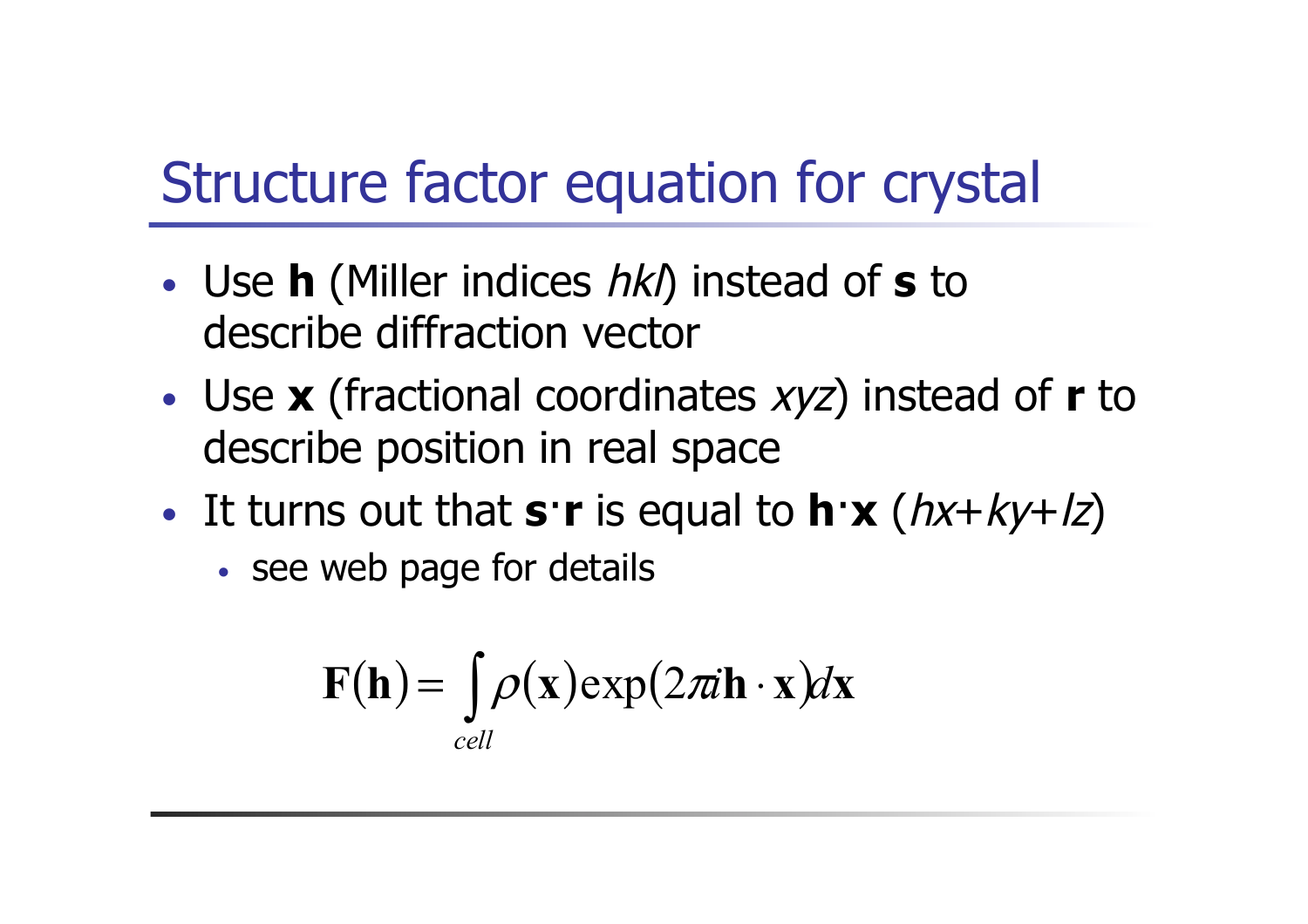# Structure factors and electron density

- Turn structure factors back into electron density by inverting Fourier transform
	- same equation, opposite sign in exponential
	- normalisation factor of  $1/V$

$$
\mathbf{F}(\mathbf{h}) = \int_{cell} \rho(\mathbf{x}) \exp(2\pi i \mathbf{h} \cdot \mathbf{x}) d\mathbf{x}
$$

$$
\rho(\mathbf{x}) = \frac{1}{V} \sum_{\mathbf{h}} \mathbf{F}(\mathbf{h}) \exp(-2\pi i \mathbf{h} \cdot \mathbf{x})
$$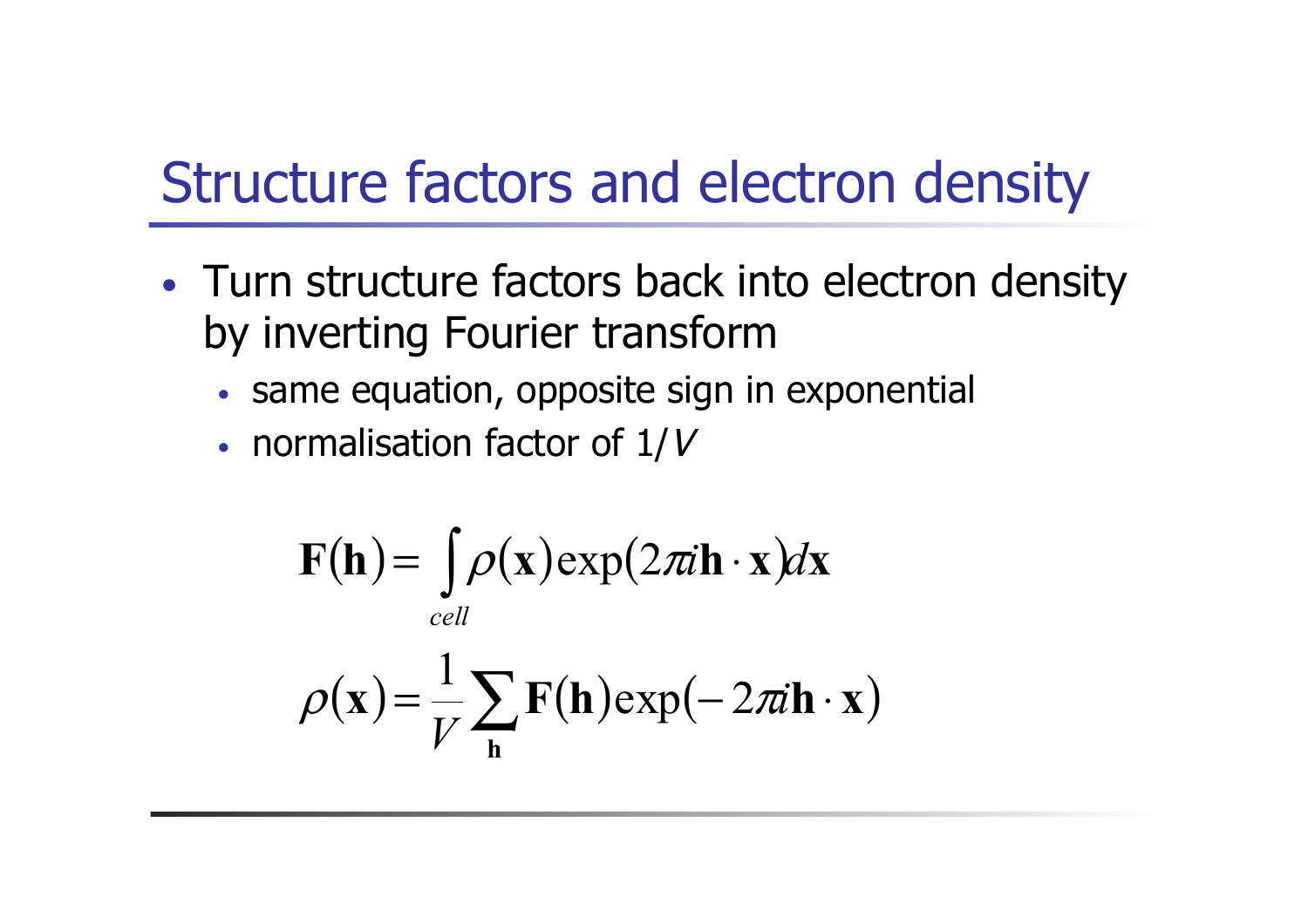## Structure factor equation with atoms

- Define structure factor for atom at origin as f
- Moving an electron from origin to **x** changes its phase by 2π**h**·**x** 
	- same applies to atom
- Structure factor equation can then be defined as sum over atoms

$$
\mathbf{F}(\mathbf{h}) = \sum_{j} f_j \exp(2\pi i \mathbf{h} \cdot \mathbf{x}_j)
$$

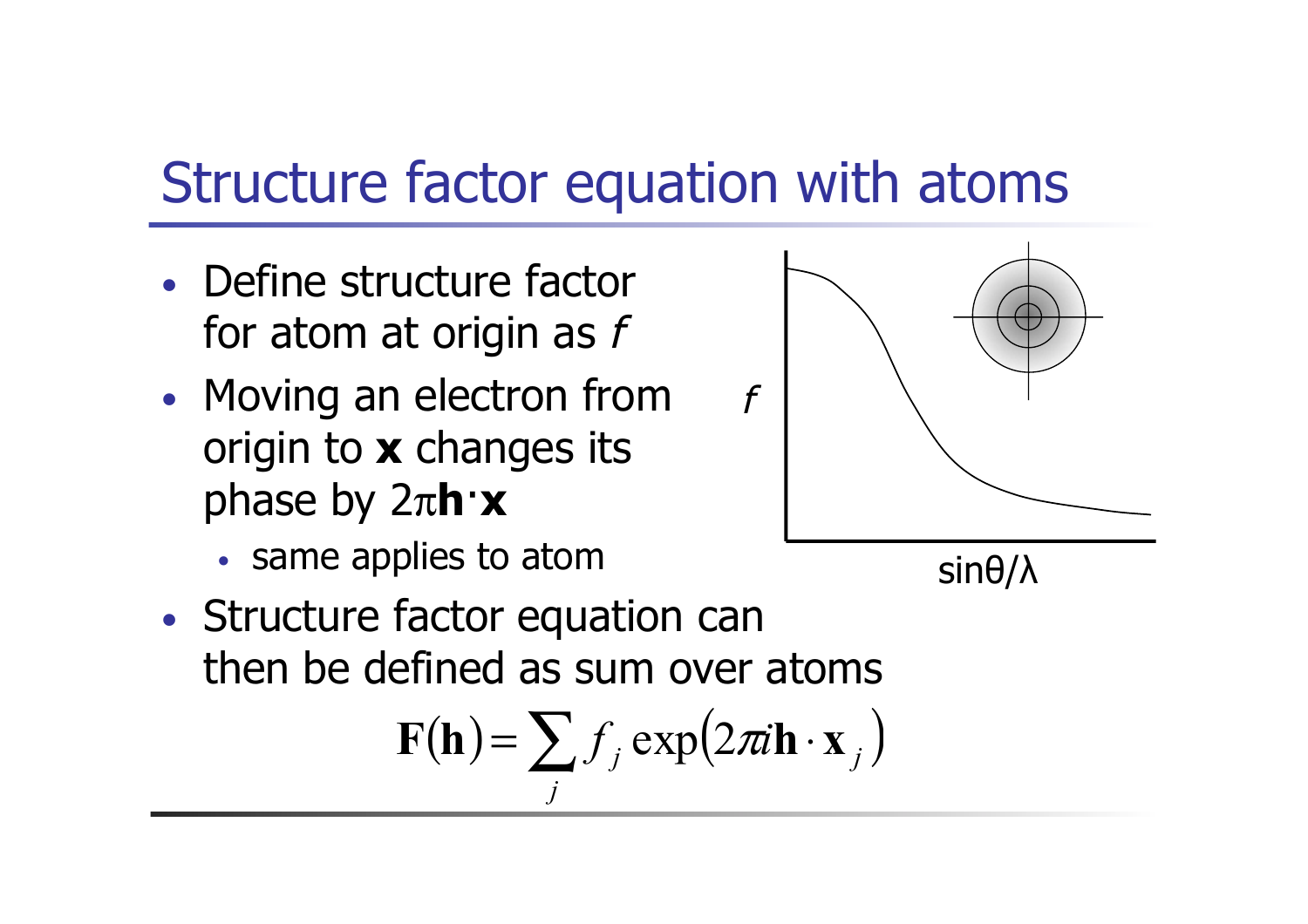# The Ewald sphere

- Useful construction to visualise reciprocal space
	- which Bragg planes are in the diffracting condition

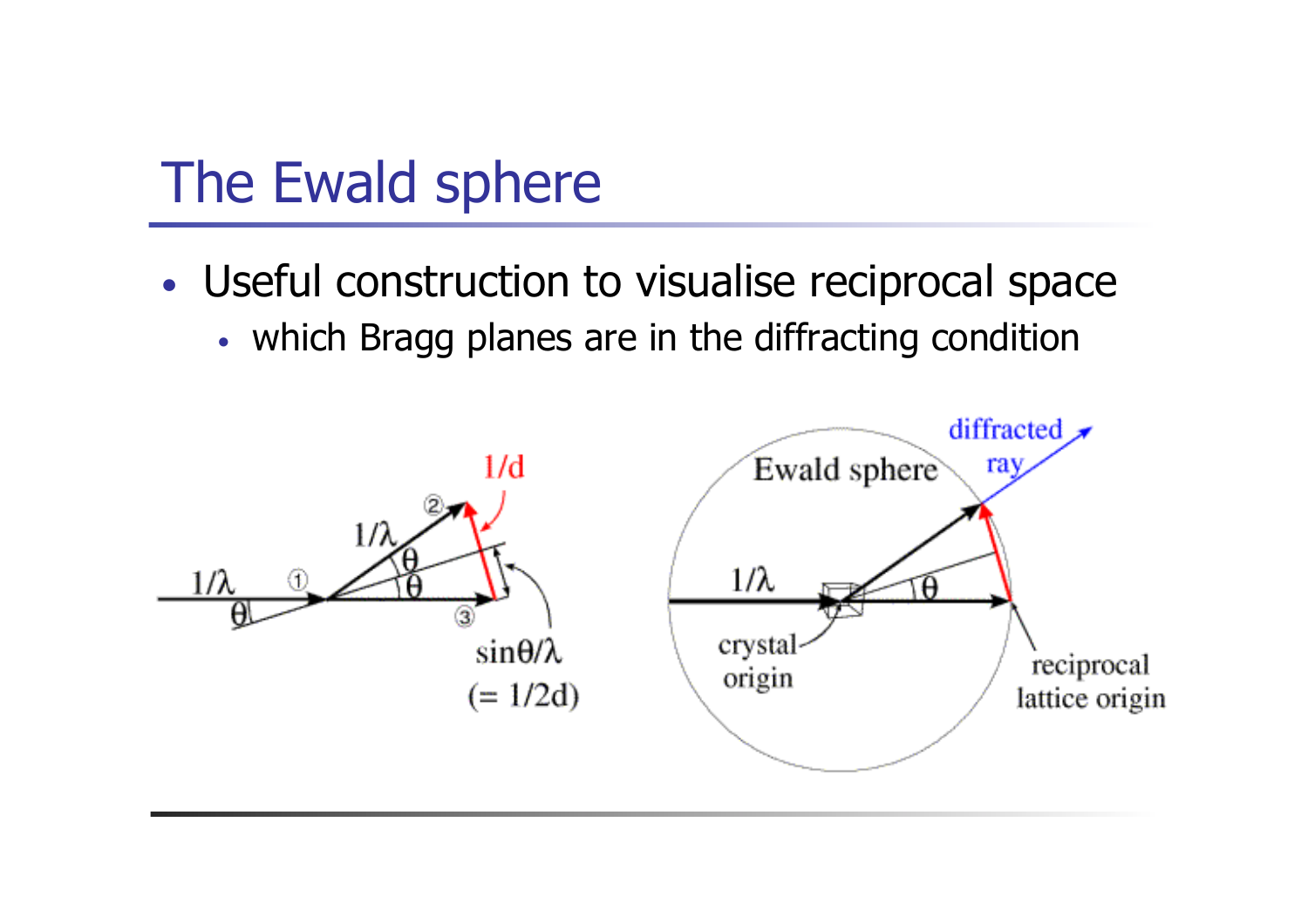# Rotating real and reciprocal space

- Reciprocal space rotates with real space
	- but origin of reciprocal lattice is edge of Ewald sphere!